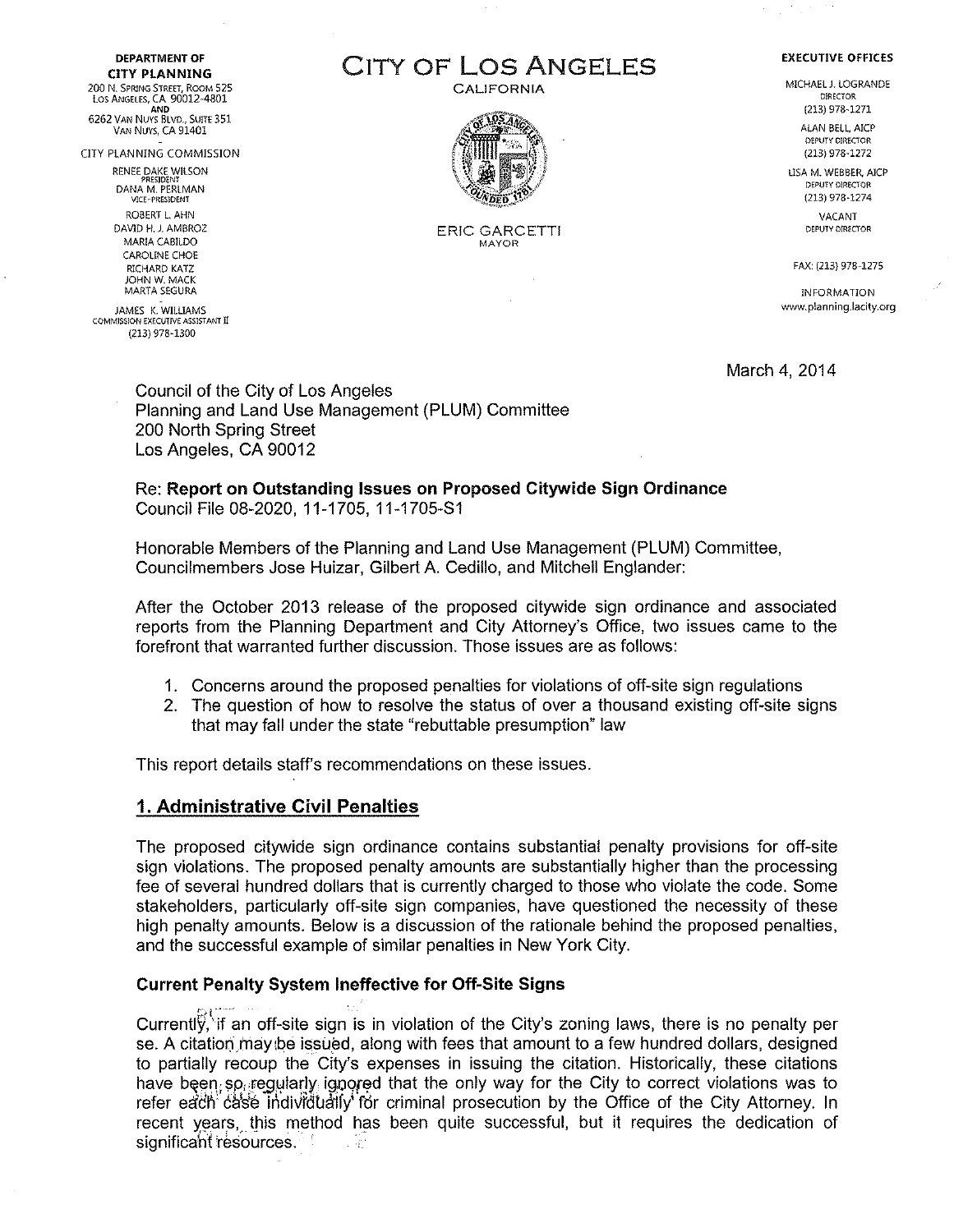#### **The New York City Model**

In 2006, the City of New York enacted a new penalty system to address its proliferation of illegal billboards. The City's previous penalty of \$5,000 had been largely regarded as a small cost of doing business, compared to the tens or hundreds of thousands of dollars of revenue that a billboard could generate in a month.

The new regulations enable the City of New York to issue penalties of \$15,000 for a first offense and \$25,000 for each subsequent offense. (In practice, the amount the City charges for a first offense is \$10,000.) The law is written in such a way that outdoor advertising companies and landowners may be held separately liable for illegal billboards, and when these two parties are one and the same, the total penalties assessed are doubled in magnitude. In addition, a sign can be cited and penalized for each regulation that the sign violates; for example, if the sign is in violation for its location, sign area and height, the total penalty can be three times the penalty amount for a single offense.

Although the new regulations were followed by litigation against the City, the penalties have held up well in court, and have produced marked benefits **in** the built environment, according to City officials. Since 2006, approximately 14,000 illegal sign penalties have been issued, and around 3,000 illegal billboards have been removed, 300 of which were located along arterial highways (a prohibited location). The result is a significantly less cluttered visual environment.

#### **The Current Proposal for Los Angeles**

Large cities with extensive, lucrative billboard markets and limited enforcement budgets tend to have particular difficulty enforcing off-site sign regulations. The City of New York has found a way around this dilemma through the use of high penalties that are taken seriously by offenders and would-be offenders. The proposed penalty system for the City of Los Angeles is modeled after New York City's successful penalty structure. Off-site signs in violation of the regulations would be subject to a penalty ranging from \$2,500 to \$48,000 per day, depending on the size of the sign and how long it has been in violation. The proposed penalty table is below.

| <b>SIGN AREA OF OFF-SITE</b>     | CIVIL PENALTIES PER DAY OF VIOLATION |                            |                                                                          |  |  |
|----------------------------------|--------------------------------------|----------------------------|--------------------------------------------------------------------------|--|--|
| <b>SIGN IN VIOLATION</b>         | <b>First</b><br>Violation            | Second<br><b>Violation</b> | <b>Third Violation and</b><br><b>All Subsequent</b><br><b>Violations</b> |  |  |
| Less than 150 square feet        | \$2,500                              | \$4,000                    | \$8,000                                                                  |  |  |
| 150 to less than 300 square feet | \$4,000                              | \$8,000                    | \$16,000                                                                 |  |  |
| 300 to less than 450 square feet | \$6,000                              | \$12,000                   | \$24,000                                                                 |  |  |
| 450 to less than 600 square feet | \$8,000                              | \$16,000                   | \$32,000                                                                 |  |  |
| 600 to less than 750 square feet | \$10,000                             | \$20,000                   | \$40,000                                                                 |  |  |
| 750 or more square feet          | \$12,000                             | \$24,000                   | \$48,000                                                                 |  |  |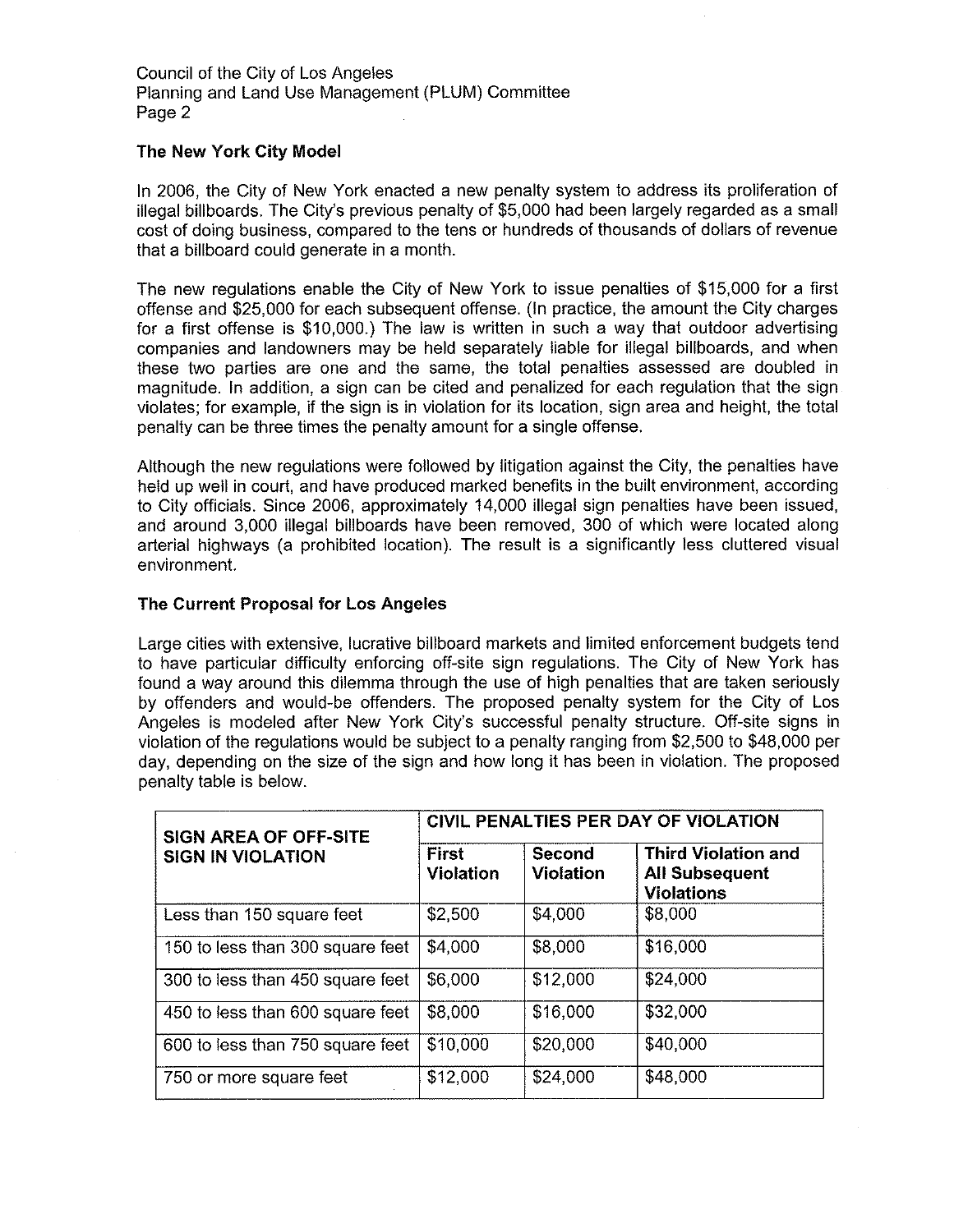#### Grace period

The proposed "grace period" is 15 days from the date of citation until penalties start to accrue. This is intended to allow the sign owner time to correct the violation and/or resolve any questions or issues with the Department of Building and Safety, which issued the citation. After the grace period has passed, penalties can still be waived if the sign copy is removed, saving the sign owner the cost of removing the sign structure while the owner attempts to resolve the matter.

Other existing fees, such as the Code Violation Inspection Fee and the Non-Compliance Fee, will continue to be assessed by the Department of Building and Safety as allowed by the Building Code and following that Department's standard procedures in cases where an Order to Comply is issued.

Some stakeholders have requested a longer grace period of 30 or more days. The difficulty with this is that the longer the grace period, the more incentive there will be to put up illegal signs and reap the temporary revenues (which may be significant) before penalties start to apply. This can particularly be a problem when signs can be quickly and cheaply constructed.

The City faced this type of enforcement challenge in the recent past when off-site signs in the form of "supergraphics" began to appear overnight on buildings across the City. It took an aggressive prosecution effort by the City Attorney's Office for the City to get a handle on the proliferation of these signs. A lengthy grace period may unintentionally provide a loophole for similar violations to occur. Handling code enforcement issues through prosecution and litigation is a costly and cumbersome way to achieve code compliance.

At the same time, staff recognizes the concerns of stakeholders who, while they do not plan on violating the off-site sign regulations, do not want to be caught up in high penalties in the event that an inadvertent violation occurs. For this reason, the proposed ordinance allows 15 days without penalty for the sign owner to communicate with the Department of Building and Safety's Code Enforcement Bureau, work out any issues or misunderstandings, and, if necessary, correct the violation and/or remove the sign copy.

In addition, because much of the concern over penalties involves existing off-site signs whose permit status is uncertain due to the state "rebuttable presumption" law, staff is now recommending new procedures to resolve the permit status of these signs, as outlined under heading # 2 on the next page.

#### **Appeals**

The proposed ordinance provides a special process for sign penalty appeals, as well as expedited appeals, recognizing that off-site signs are very lucrative and each day spent waiting for an appeal can represent a significant loss of revenue.

Some stakeholders have asked for penalties to be suspended, or "tolled", during the appeal process. The concern is that if the sign owner believes the citation to be in error, there will still be a risk of having to pay penalties accrued over several months if the appeal is denied at the hearing. On the other hand, there is again the risk here of creating an unintentional loophole that would allow violators of the off-site sign regulations to simply file an appeal even if there is a clear and flagrant violation, and avoid penalties for as long as it takes the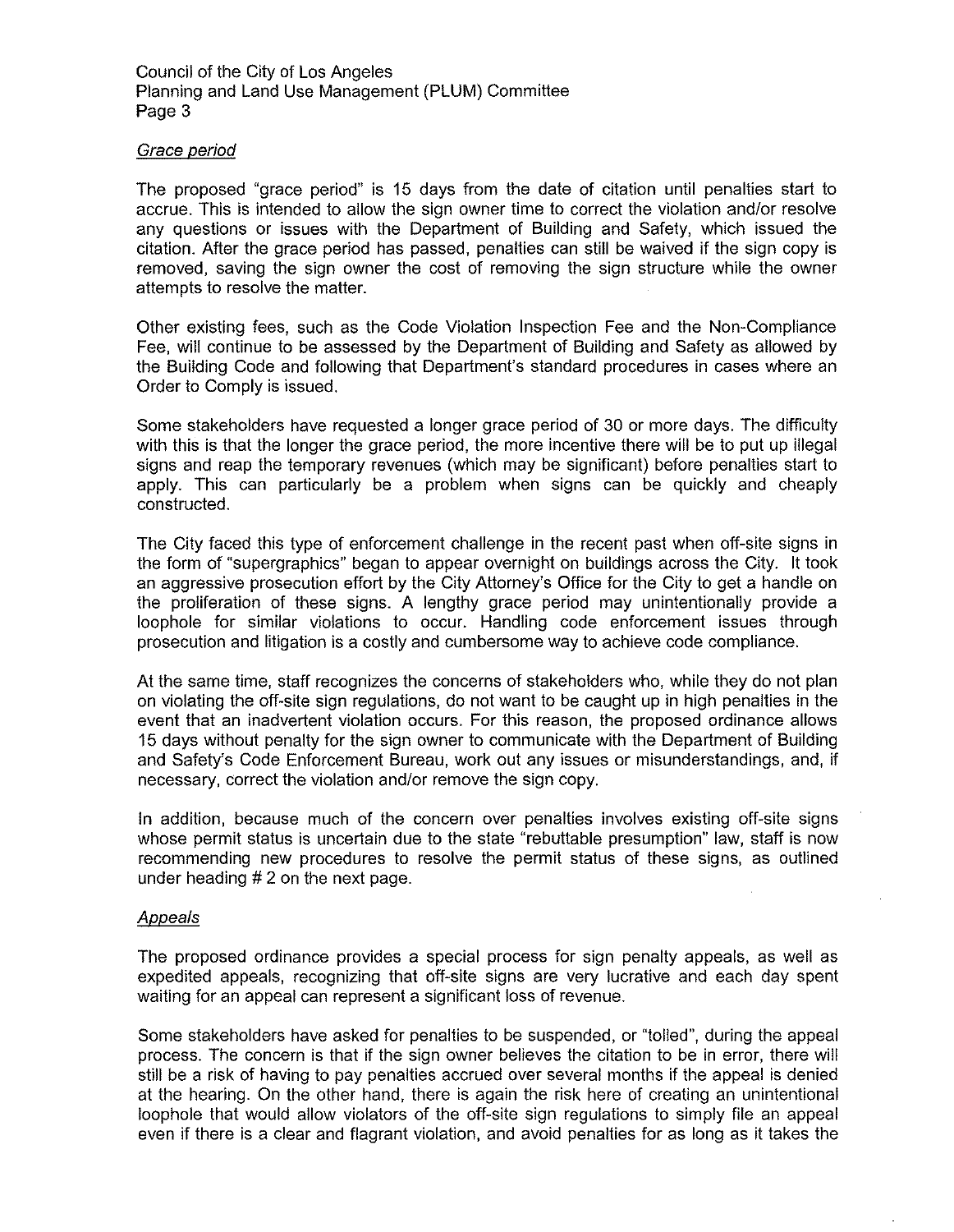hearing to happen. Again, this could create another situation similar to what happened with supergraphics a few years ago.

While staff recognizes the concerns of sign owners, the dilemma here comes down to a financial risk to sign owners versus a risk to the City of being again inundated with illegal signs. The proposed ordinance strikes a balance between these concerns by allowing a 15 day grace period, waiving the proposed administrative civil penalties if sign copy is removed within the 15-day grace period, offering an expedited appeal process, and providing new procedures to resolve the permit status of the existing off-site signs that fall under the state "rebuttable presumption" law.

#### **Conclusion and Recommendation**

It is difficult to design a penalty system that effectively deters violations by those who flagrantly disregard the code, while protecting the well-intentioned sign owners who may violate the code inadvertently. The proposed penalty system would include and be implemented alongside a number of measures designed to provide a fair regulatory system for sign owners while at the same time minimizing the risk to the City. The overall goal is to deter code violations and protect the City's visual environment in a manner that is fair to all parties, while enabling off-site sign code enforcement to be handled through a penalty system that will be taken seriously. While legal battles may continue to be fought over sign code violations, the proposed higher penalties are intended to provide a deterrent from violations so that sign owners will be more likely to choose not to violate the code in the first place, and to resolve violations in a timely manner.

Staff therefore recommends that the proposed language for administrative civil penalties be approved as it is currently written, in Section 14.4.25 of the proposed sign ordinance.

# **2. Clarifying Legal Status for Existing Off-Site Signs lacking or Not Complying with Permits**

The Department of Building and Safety estimates that there are over a thousand existing offsite signs whose permit and/or enforcement status is currently stuck in limbo due to a lack of clarity at the City level in regard to the California State "rebuttable presumption" law. This law essentially states that existing off-site signs that have been in place for five years or more without being issued an order to comply may be presumed legal, unless a governmental entity proves otherwise. In other words, in order to rebut the presumption that they were "lawfully erected", the City would have to prove that a sign, as it exists, could not have been legally built according to the codes effective at the time the sign was erected. The signs that may fall under the state "rebuttable presumption" law are clearly noted as such on the list of all off-site signs in the City that is published on the Department of Building and Safety's website.

Some of those existing off-site signs that have not been cited in five years include signs that have no permit on record, while others have a permit but do not comply with that permit. An example of signs not in compliance with their permits are signs that were issued a permit for a single face sign but currently have two faces. The state law is rather open-ended in that it is not clear whether and how it can be proven that any of the existing signs were built illegally, and the City's interpretation of the state law has until now been undetermined. The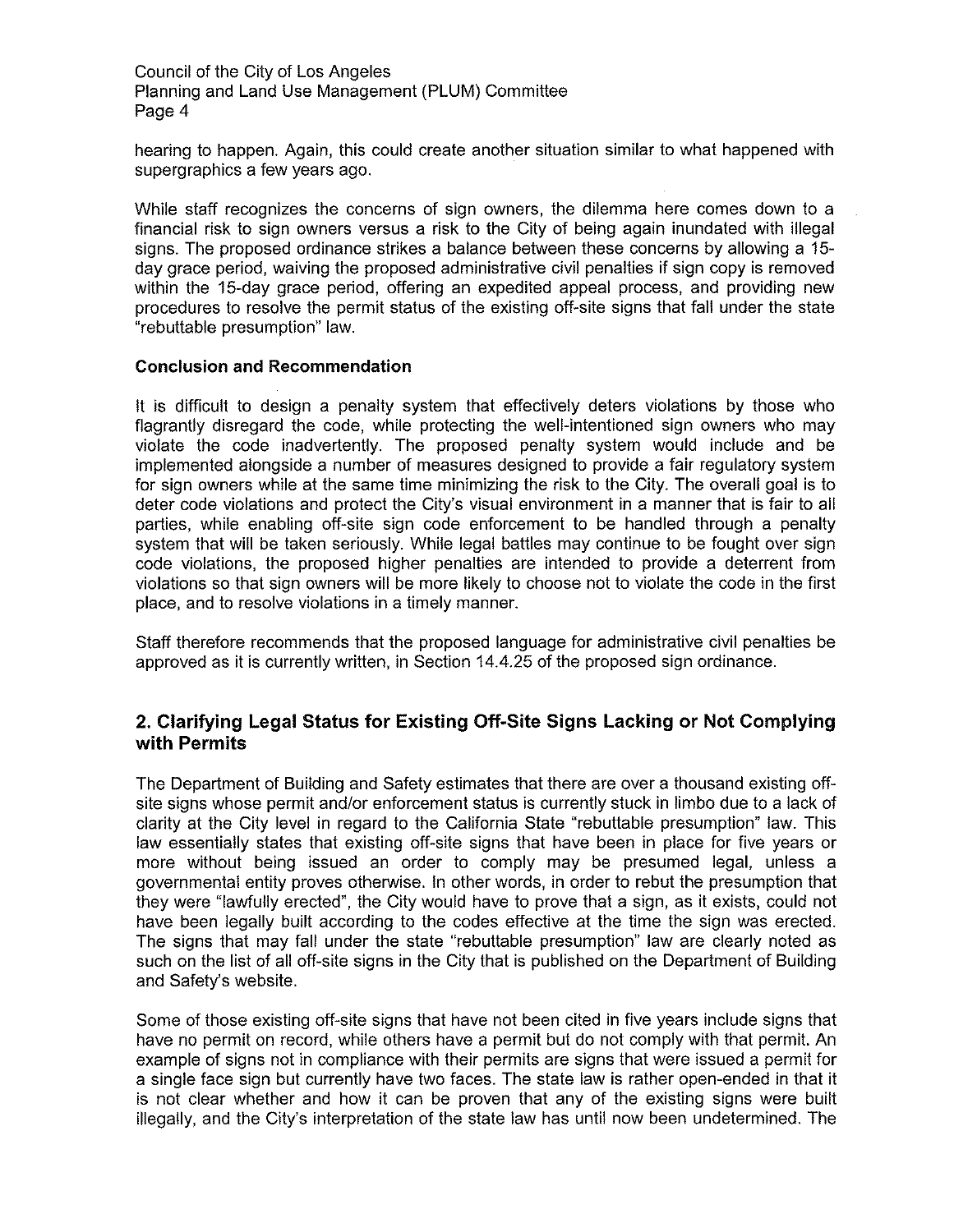Department of Building and Safety has thus been unable to issue citations for any of these signs, and has also been unable to grant any permits to legalize the existing signs.

The impact of this uncertainty includes a financial impact on the sign owners, whose signs face a loss in value due to the possibility of being subject to citations or Administrative Civil Penalties. There is also a potential impact on the City's ability to reduce off-site sign clutter, as the sign reduction program within the proposed sign ordinance states that only legally permitted signs are eligible for sign credits and removal.

The actual text of the State law (California Business & Professions Code Sec. 5216.1) is as follows (text referring to modified signs is underlined and the rebuttable presumption is in **bold):** 

"Lawfully erected" means. in reference to advertising displays, advertising displays which were erected in compliance with state Jaws and local ordinances in effect at the time of their erection or which were subsequently brought into full compliance with state laws and local ordinances, except that the term does not applv to any advertising display whose use is modified after erection in a manner which causes it to become illegal. **There shall be a rebuttable presumption pursuant to Section 606 of the Evidence Code that an advertising display is lawfully erected if it has been in existence for a period of five years or longer without the owner having received written notice during that period from a governmental entity stating that the display was not lawfully erected."** 

There are two categories of signs in Los Angeles that have been awaiting an interpretation of the state Jaw. Those categories are signs with no permit, and signs that have a permit but do not comply with it. Staff is recommending different solutions to handle these differing categories of signs.

#### **Signs That Do Not Comply With Their Permit**

The above, underlined text states that the term "lawfully erected" does not apply to signs that were erected with a permit but were subsequently modified without a permit in a manner that causes them to become illegal. That description applies to all of the signs in this category. Therefore, based on the wording of the state law, the term "lawfully erected" does not apply to signs in this category, and thus the "rebuttable presumption" that the signs are "lawfully erected" does not apply either. Since there is no presumption of legality under state law, these signs can be handled in the same way as any other Zoning Code or Building Code violation. Thus, the Department of City Planning, in conjunction with the Department of Building and Safety and the Office of the City Attorney, recommends that off-site signs in this category be deemed to be not under the protection of the state "rebuttable presumption" law, and in violation of the sign regulations.

Even if the argument is made that these signs do fall under the "lawfully erected" umbrella and that the rebuttable presumption of legality applies, the existence of the building permit can be used as evidence to rebut that presumption. The building permit enables City staff to pinpoint the date the sign was built, and thus the regulations in effect at the time of construction and thereafter. If the sign clearly does not comply with those regulations, that would be sufficient proof to rebut the presumption of legality.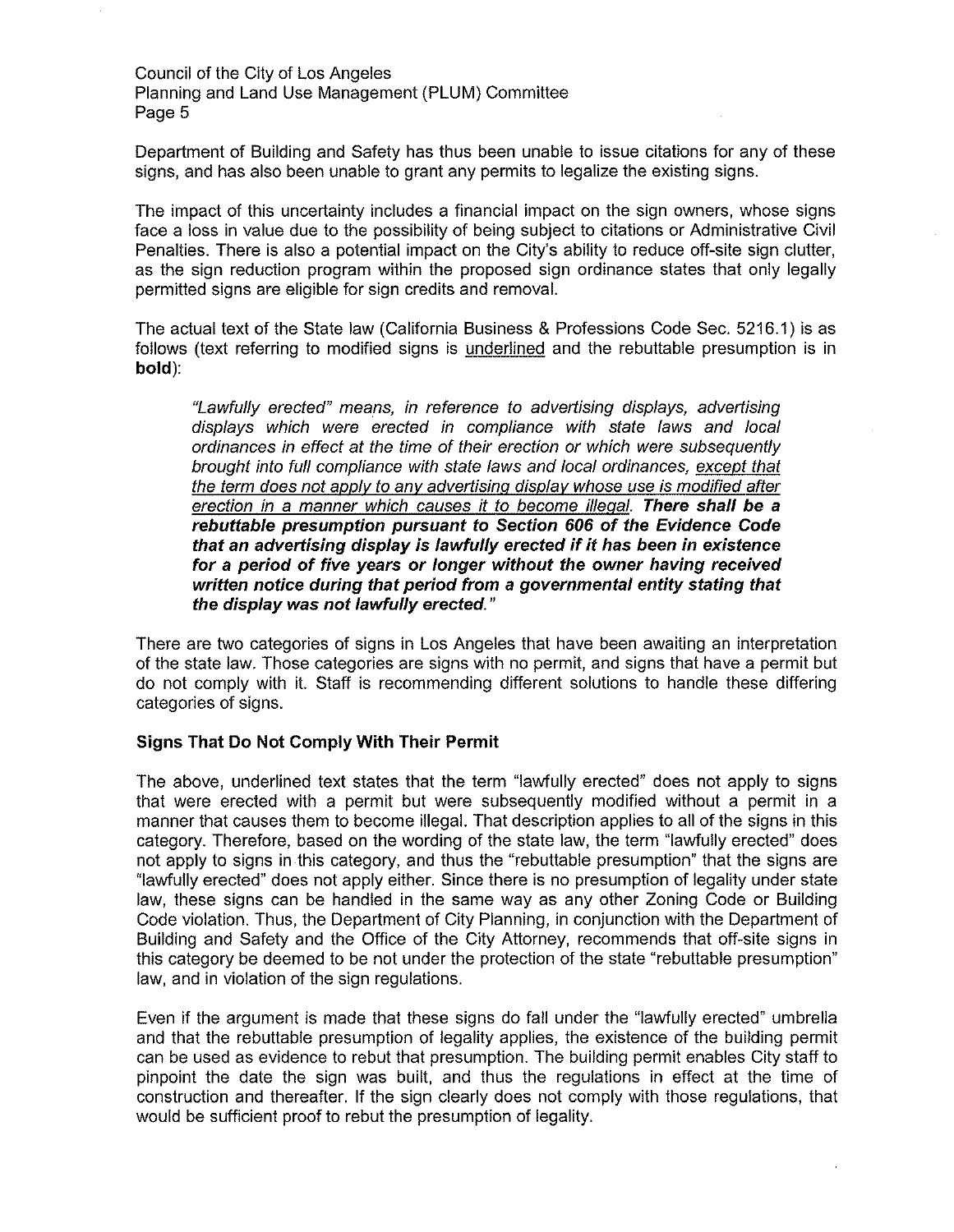These signs would thus be subject to citation and enforcement, including the new proposed Administrative Civil Penalties, and would not be eligible for sign credits or removal under the proposed sign reduction program. In consideration that these signs may have existed in their modified condition for several years and the sign companies may need additional time to correct the issue due to contractual or logistical limitations, staff recommends that these signs be given a 60-day grace period after the effective date of the proposed citywide sign ordinance. The Department of Building and Safety will start enforcement action toward these signs as resources are available.

#### **Signs With No Permit**

The situation is different for those signs for which there is no permit on record. For these signs, there is little to no evidence that could be used to prove their illegality, because there is no permit at all. Because it cannot be said with certainty when these signs were built, it is likely not possible to identify the regulations in effect at the time of construction, and is likewise impossible to prove that the sign does not comply with the applicable regulations. Any attempt to rebut the presumption of legality would be extremely labor intensive and would probably yield negligible results.

In addition, these signs are not specifically exempted from the term "lawfully erected" as are the signs that do not comply with their permits. For all of the aforementioned reasons, the Department of City Planning, in conjunction with the Department of Building and Safety and the Office of the City Attorney, recommends that these signs be presumed to be "lawfully erected" under the state "rebuttable presumption" law, and be deemed to be legal nonconforming signs.

As such, they would be allowed to remain in their current condition without being subject to citation or enforcement, and would not be subject to the new proposed Administrative Civil Penalties. These signs would also be eligible for sign credits and removal under the proposed sign reduction program. However, their non-conforming status would not allow for them to be converted to digital displays or to undergo any other significant work beyond what is currently allowed by the code for legal non-conforming signs. The ban would remain in place and no alterations or enlargements that violate the ban could be performed, including conversions to digital.

#### **Conclusion**

Taking action to clarify the City's interpretation of the state "rebuttable presumption" law would benefit sign owners as well as the City, by affirming the legality of hundreds of signs while making them eligible for removal under the proposed sign ordinance, as well as enabling citation and enforcement for hundreds of other signs that can be proven to have been illegally expanded or otherwise modified.

If PLUM approves of this solution in concept, the Department of City Planning and Office of the City Attorney will proceed with drafting language to be included in the proposed citywide sign ordinance.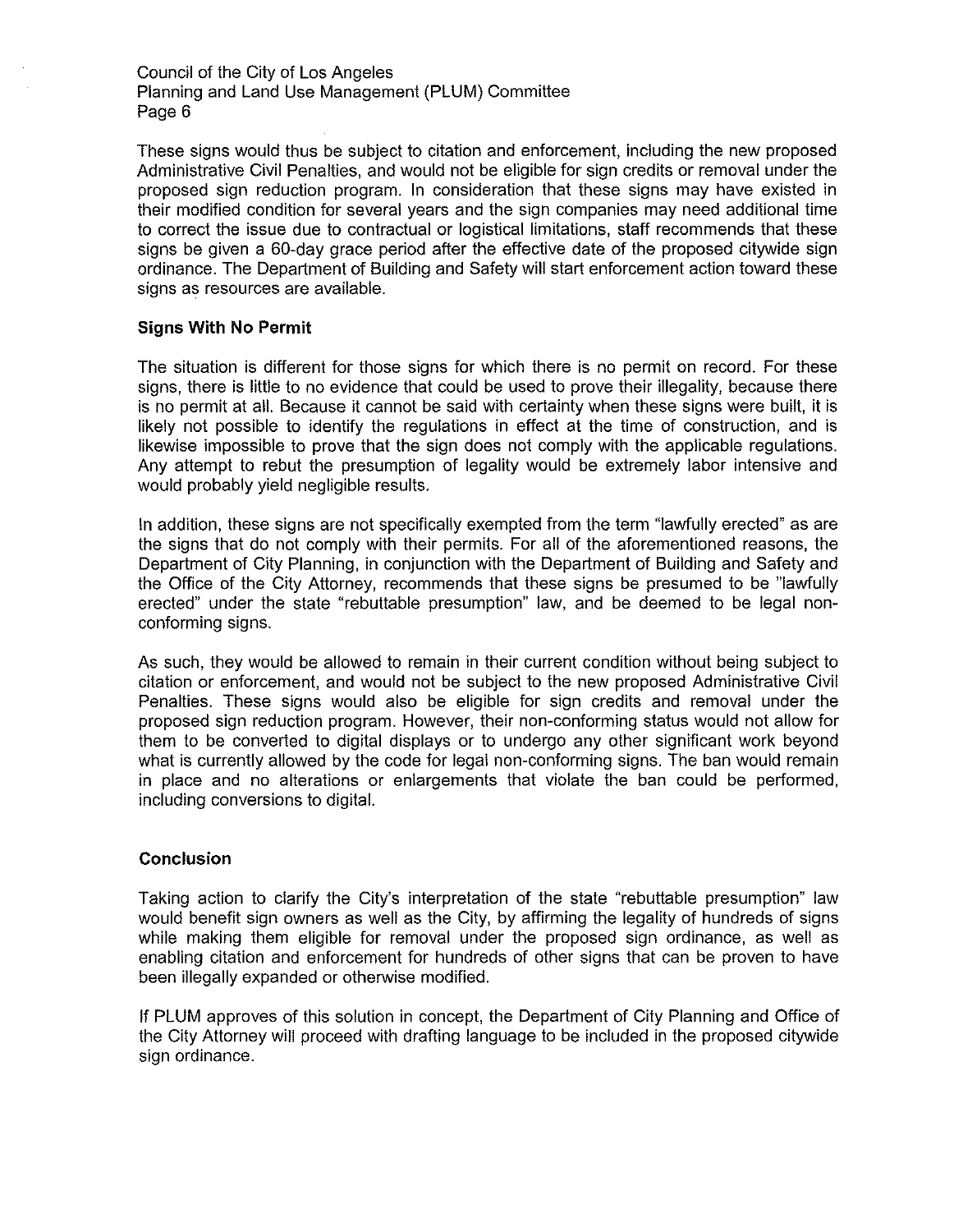## **Updated "Grandfathering" List**

Finally, this report includes an attachment which is the updated list of proposed Sign Districts to be "grandfathered". The proposed sign ordinance contains provisions to exempt pending Sign Districts, which were requested prior to December 6, 2011, from the new proposed eligibility requirements for Sign District applications. However, the other proposed new requirements for Sign Districts would still apply to these projects. The list of projects that would be covered by these provisions, last revised in January 2013, has been updated to reflect the current status of each project which would be covered by this "grandfathering" provision.

For further information on this report, please contact me at (213)978-1272 or Daisy Mo at (213)978-1338.

Sincerely,

MICHAEL J. LOGRANDE Director of Planning

la Bell

ALAN BELL, AICP Deputy Director of Planning

Attachment: "Grandfathering" of Pending Sign Districts and Specific Plans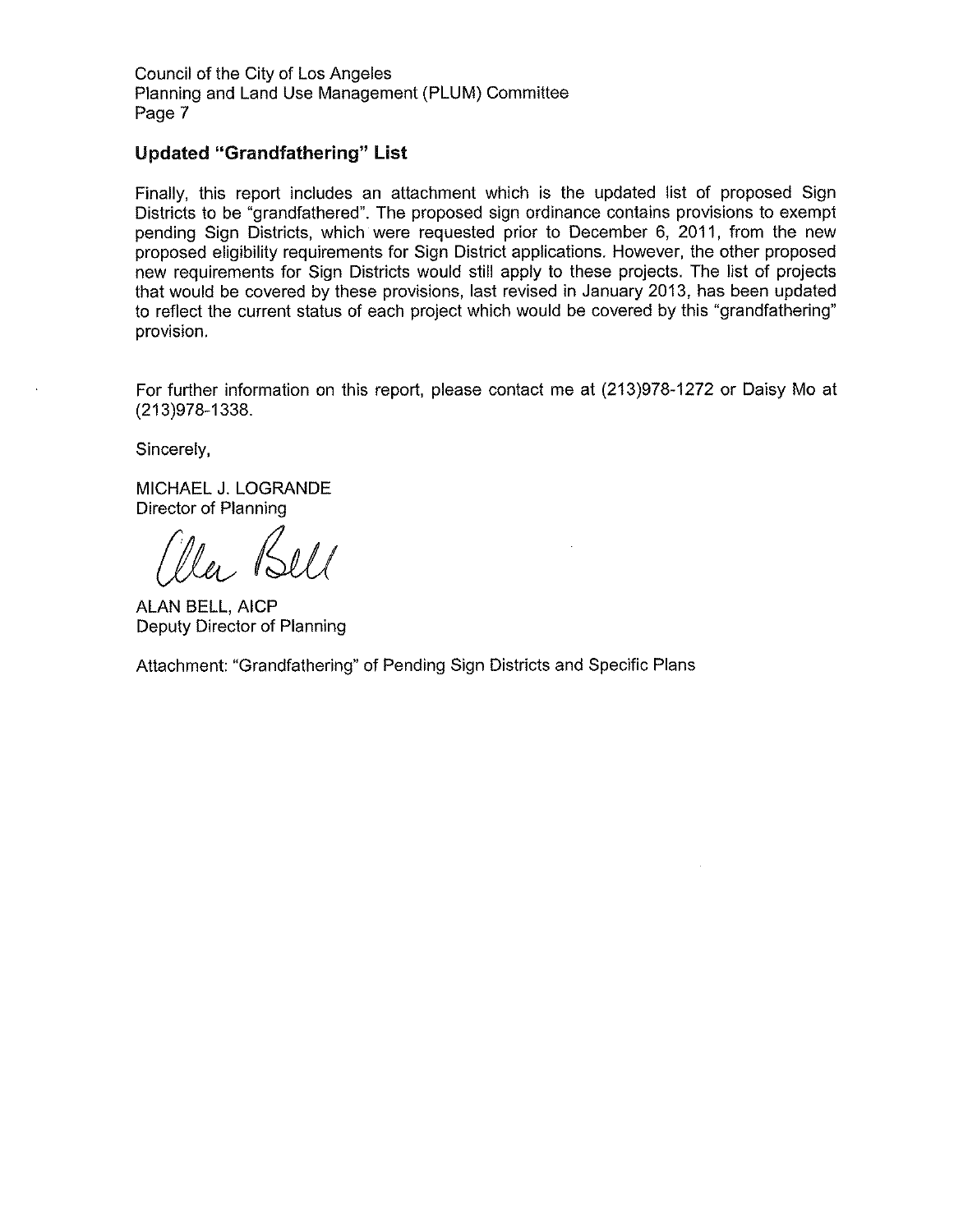## **"Grandfathering" of Pending Sign Districts and Specific Plans UPDATE- March 2014**

The proposed citywide sign ordinance includes a provision that pending Sign Districts or Specific Plans requesting special sign allowances shall be "grandfathered" if they were requested before December 6, 2011. These "grandfathered" projects would not be subject to the new proposed eligibility standards for Sign Districts, but would still be subject to the other new proposed requirements and application fee for Sign Districts. There are 11 proposed projects that would be covered by the "grandfathering" provisions:

- **Table** A: Five proposed Sign Districts initiated by City Council motions
- **Table B:** Two requested Specific Plans requesting off-site signage
- **Table C:** Two requested amendments to existing Specific Plans or special ordinances to modify signage
- **Table D:** Two proposed Sign Districts initiated by private property owners' applications

Following these four tables is a fifth table which summarizes five proposals listed on previous "grandfathering" lists, which have since been adopted.

| Common Name               | Location                                                                                                                                                                                                                                               | Council<br>District | Case File<br><b>Number</b>             | Mover and Date<br>of Motion                                | <b>Status</b>                                     |
|---------------------------|--------------------------------------------------------------------------------------------------------------------------------------------------------------------------------------------------------------------------------------------------------|---------------------|----------------------------------------|------------------------------------------------------------|---------------------------------------------------|
| Figueroa Corridor         | East and west sides of Figueroa<br>Street generally between<br>Olympic and Wilshire<br>Boulevards.                                                                                                                                                     | 14                  | CF 11-0273                             | Councilmember<br>Perry, 02/18/11                           | Funding<br>received for<br>review by<br>Sign Unit |
| Koreatown                 | Bounded generally by 6 <sup>th</sup> St to<br>the north, St. Andrews PI to the<br>west, Olympic BI to the south,<br>and Shatto PI to the east.                                                                                                         | 10 <sup>1</sup>     | CF 08-0936                             | Councilmember<br>Wesson,<br>4/15/08                        | Referred to<br>DCP on<br>4/30/08                  |
| City West                 | Bounded by 1 <sup>st</sup> St to the north,<br>Boylston to the west, $3^{rd}$ to the<br>south, and Beaudry to the east                                                                                                                                 |                     | CF 08-0509                             | Councilmember<br>Reyes, 3/04/08                            | Referred to<br>DCP on<br>4/30/08                  |
| Laurel Canyon<br>Corridor | Bounded by the 170 to the<br>west, Hamlin St to the north,<br>Laurel Canyon Blvd. between<br>Hamlin St and Erwin St, Erwin<br>St between Laurel Canyon and<br>Radford Av, Radford Av<br>between Erwin St and Oxnard<br>St, and Oxnard St to the South. | $\overline{2}$      | CF 11-1995                             | Councilmember<br>Krekorian<br>11/29/2011                   | Referred to<br>DCP on<br>12/06/2011               |
| LAX Signage SUD           | Los Angeles International<br>Airport                                                                                                                                                                                                                   | 11                  | CPC-2011-<br>1964-SN; CF<br>13-0285-S2 | Requested by<br>Los Angeles<br>World Airports,<br>8/2/2011 | Approved by<br>CPC on<br>8/22/13                  |

# **Table A: Pending Sign Districts Initiated by City Council Motions and other City Applications**

# **Table B· Areas for which a new Specific Plan is requested to incorporate off-site signage**

| Common Name                                    | Location.                 | Council<br><b>District</b> | Case Number                        | Status                                                                      |
|------------------------------------------------|---------------------------|----------------------------|------------------------------------|-----------------------------------------------------------------------------|
| <b>Boyle Heights Mixed</b><br>Use (Wyvernwood) | 2901 E. Olympic Boulevard | 14                         | CPC-2010-851-<br>SP                | Staff is reviewing in<br>preparation for CPC<br>hearing (not scheduled yet) |
| <b>Paramount Pictures</b><br>Master Plan       | 5555 Melrose Avenue       | 13.4                       | CPC-2011-<br>2459-ZC-GPA-<br>SP-CA | Draft EIR completed on<br>8/30/2013                                         |